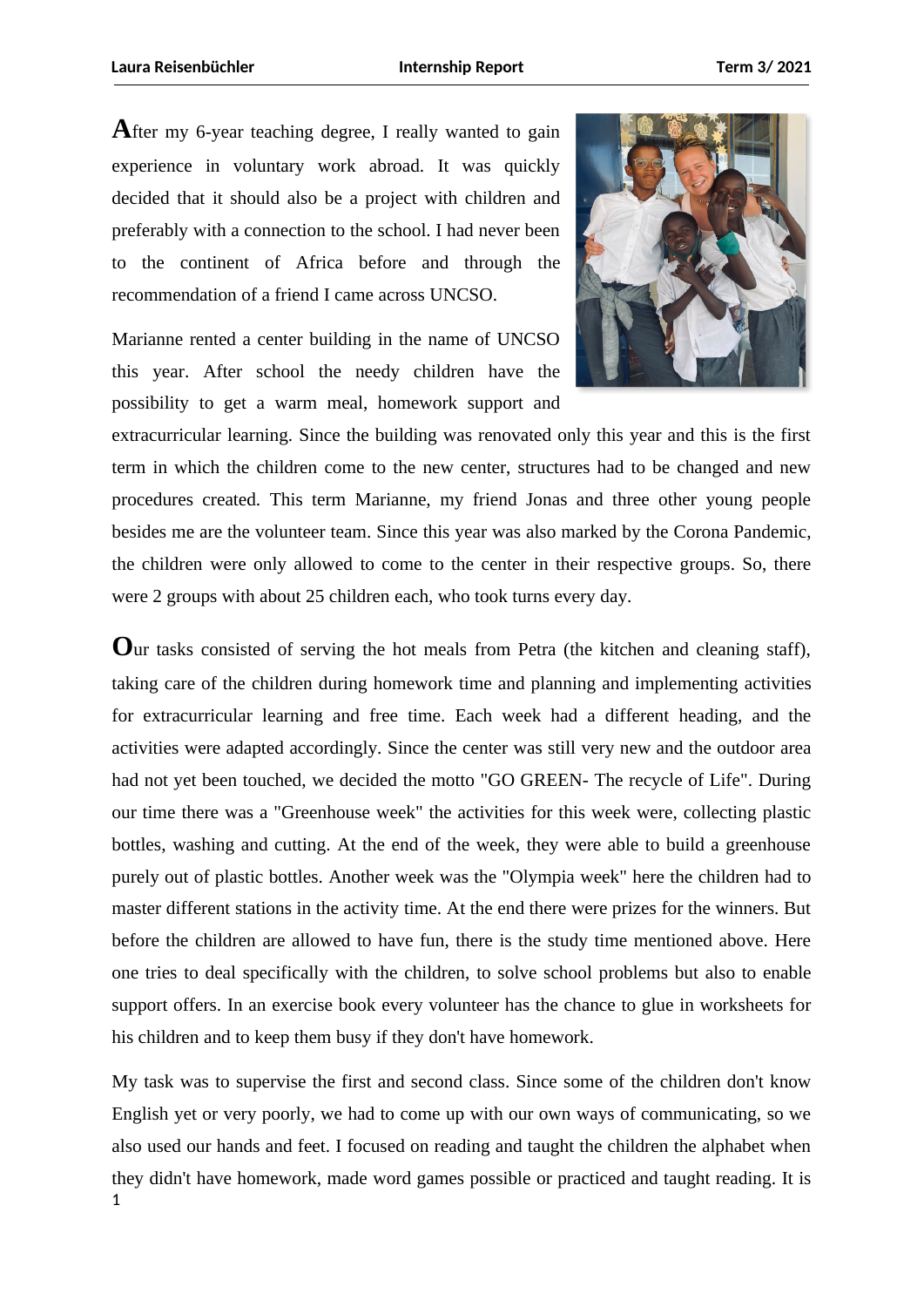incredibly fun to see the children's progress and see them use the new words they have learned. In mathematics, I was able to apply my theoretical knowledge and recognize and eliminate certain student errors in arithmetic. However, since some calculations are done differently in Namibia than in Germany, it was sometimes difficult to understand what the children were calculating.

Each of the 12 weeks of our stay was different and was especially fun when you saw the enthusiasm and joy of the children. The children showed great talent in dancing, singing, playing soccer and in handicrafts.

In addition to the active center time, which is always from 12:00 to 16:00, we have also independently taken over renovations and exterior works. For example, we painted the outside walls and planted shrubs. Also, the kitchen was allowed to shine with self-assembled furniture.

Marianne gives the volunteers a lot of planning freedom and you take charge of the day ahead. However, she intervenes if one has difficulties and advises the group, so that one feels well cared for and not alone. The overall communication is good, you can really come with any problem to Marianne and her husband Saki, and they try their best to solve it. Sometimes you get a bit distracted, because Marianne has a lot to tell, and we listen to her excitingly. Because of her experience, she has high expectations and likes to incorporate the ideas of the volunteers into her own idea. It is very difficult to please her, but at the end of a project she is satisfied and very grateful.

**O**n weekends, we are exempt and are allowed to travel around the country. Since this year the bus for the volunteers was broken, we had to get creative with mobility. Marianne and Saki tried to support us with our travels through friends and contacts so we could go with them to the farm, stay with friends and look at the Spitzkoppe or borrow their car for a trip to Swakopmund. During our time we had two other big trips that we organized ourselves. First, we rented a car and Saki and Marianne's camping equipment and did a 10-day road trip through Namibia with including Etosha National Park. Here the people are in a cage (car) and the animals are allowed to move freely. An incredible experience. The other major trip was to Okavango which we got to experience thanks to our local friends as they took us to their lodge and showed us around the country. Marianne is generous when it comes to getting 1-2 days off as she also wants us to explore the country.